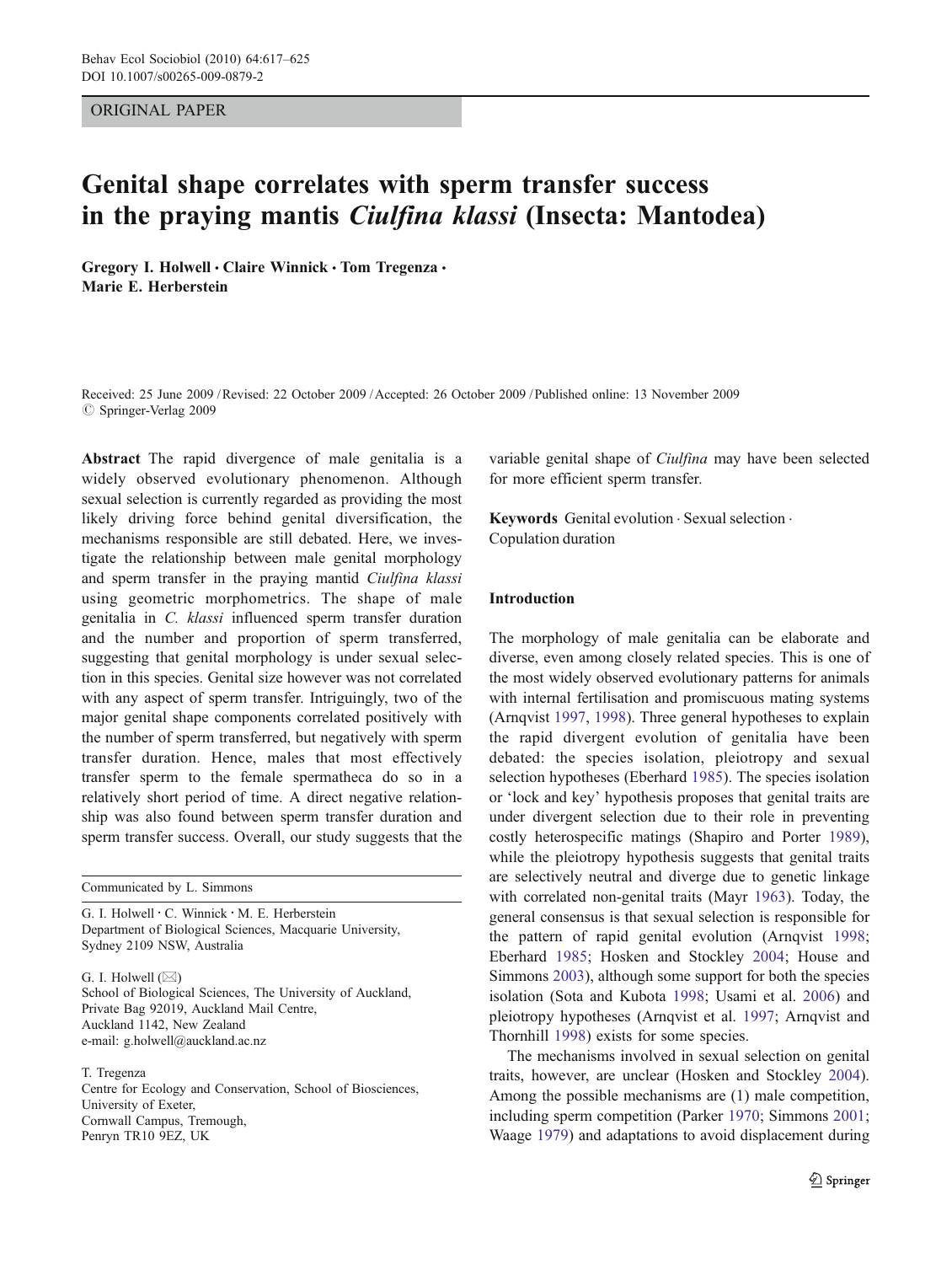mating, (2) female choice, either through Fisherian or good genes models of selection (Eberhard [1993](#page-7-0)), and (3) sexual conflict generated by opposing selection on male and female reproductive strategies (Arnqvist and Rowe [2005](#page-7-0); Crudgington and Siva-Jothy [2000](#page-7-0); Rönn et al. [2007](#page-8-0); Kuntner et al. [2009](#page-8-0)). Distinguishing between these potential mechanisms is difficult (Hosken and Stockley [2004](#page-7-0)), reflecting current difficulties in distinguishing between mechanisms of sexual selection in a range of contexts. Recent models (Gavrilets [2000\)](#page-7-0) and comparative data accounting for phylogeny (Arnqvist et al. [2000](#page-7-0)) are consistent with higher rates of speciation driven by sexual conflict. Conversely, some large-scale comparative surveys (Eberhard [2004a](#page-7-0), [b](#page-7-0), [2006](#page-7-0)) dismiss sexual conflict as a general driver of genital diversification, supporting models of female choice.

One possible approach to understanding the mechanisms involved in genital evolution is to establish how male genitalia can influence sperm transfer. Although the transfer of sperm is assumed to be the major function of male genitalia, data linking variation in genital shape and size to sperm transfer success are rare. How genital structure relates to sperm transfer is particularly intriguing in animal groups with very complex genitalia comprising multiple structural elements. Identifying components of genital structure that influence the number of sperm eventually being stored in the female sperm storage organ is essential to understanding the evolution of these traits and how sexual selection acts upon them.

Praying mantids in the genus Ciulfina are small, fastmoving mantids found on the bark of trees in northern Australia. Males stealthily approach females, mount swiftly and insert their genital complex immediately. During copulation, they insert a small, simple spermatophore into the female genital opening. Part of the spermatophore, which is roughly spherical with no obvious projections, protrudes visibly from the female, who later removes the spermatophore with her mouthparts and consumes it. Sperm transfer starts within 5 min of the onset of copulation in C. klassi, during which the majority of sperm is transferred (unpublished data). Copulation duration in Ciulfina is variable among and within species and can potentially influence male reproductive success by (a) influencing the number of sperm transferred, (b) increasing copulatory mate-guarding and reducing the opportunity for other males to mate with the female or (c) increasing the duration of copulatory courtship, which may influence subsequent female behaviour (e.g. propensity to remate—Dickinson [1986;](#page-7-0) Holwell [2008a](#page-7-0)). Laboratory observations and molecular estimates of natural paternity indicate that both male and female C. klassi will mate multiply (Holwell [2007;](#page-7-0) Umbers [2006](#page-8-0)), suggesting that sperm competition is likely to be important in their mating

system. Male adaptations to reduce sperm competition or influence the number of sperm transferred to a female are likely to be under strong selection in such polyandrous species (Simmons [2001\)](#page-8-0).

In Ciulfina praying mantids, the asymmetric male genitalia are twisted 90° and inserted so as to splay open the female genital opening, separating her supra-anal plate, ovipositor complex and sub-genital plate. While a detailed investigation of the functional morphology of genitalia in C. klassi is not complete, preliminary observations suggest that the positioning of the three major genital structures in males follows the same pattern as that observed for the congeneric Ciulfina baldersoni. The male genitalia of praying mantids consist of a right phallomere and a left complex comprising dorsal and ventral components (Klass [1997](#page-8-0); for detail in Ciulfina, see Holwell et al. [2007\)](#page-7-0). In C. baldersoni, the ventral left complex fits laterally into the female genital opening and splays apart the female dorsal and ventral structures. The right phallomere grips onto the female ovipositor and its major lobe is partially inserted into the female reproductive tract. The dorsal left complex is inserted deeper into the female reproductive tract along with the spermatophore (Evans and Holwell, unpublished). The positioning of these structures suggests that each may have an influence over copulation duration, spermatophore attachment or sperm transfer success (Fig. [1\)](#page-2-0).

We investigate the relationship between the duration of sperm transfer and the number of sperm transferred to the female spermatheca in C. klassi. We use geometric morphometric measures of variation in the shape and size of the three male genital components for C. klassi to test the hypothesis that male genital morphological traits influence sperm transfer duration and the number of sperm transferred to the female spermatheca.

## Methods

## Collection and housing

Populations of C. klassi were identified and collected in January 2005. C. klassi (35 male, 35 female) were collected from eucalypt woodland in Girringun National Park, approximately 30 km south of Cardwell (Queensland, Australia, 18°31′S 146°11′E). All mantids were collected as sub-adult nymphs and housed individually in the laboratory in inverted plastic cups (10 cm diameter) containing bark to perch on and a fabric window to allow airflow. They were fed Drosophila melanogaster three times per week and watered daily. Mantids were collected under permit ATH 05/ 006 from the Queensland Parks and Wildlife Service and the Environmental Protection Authority.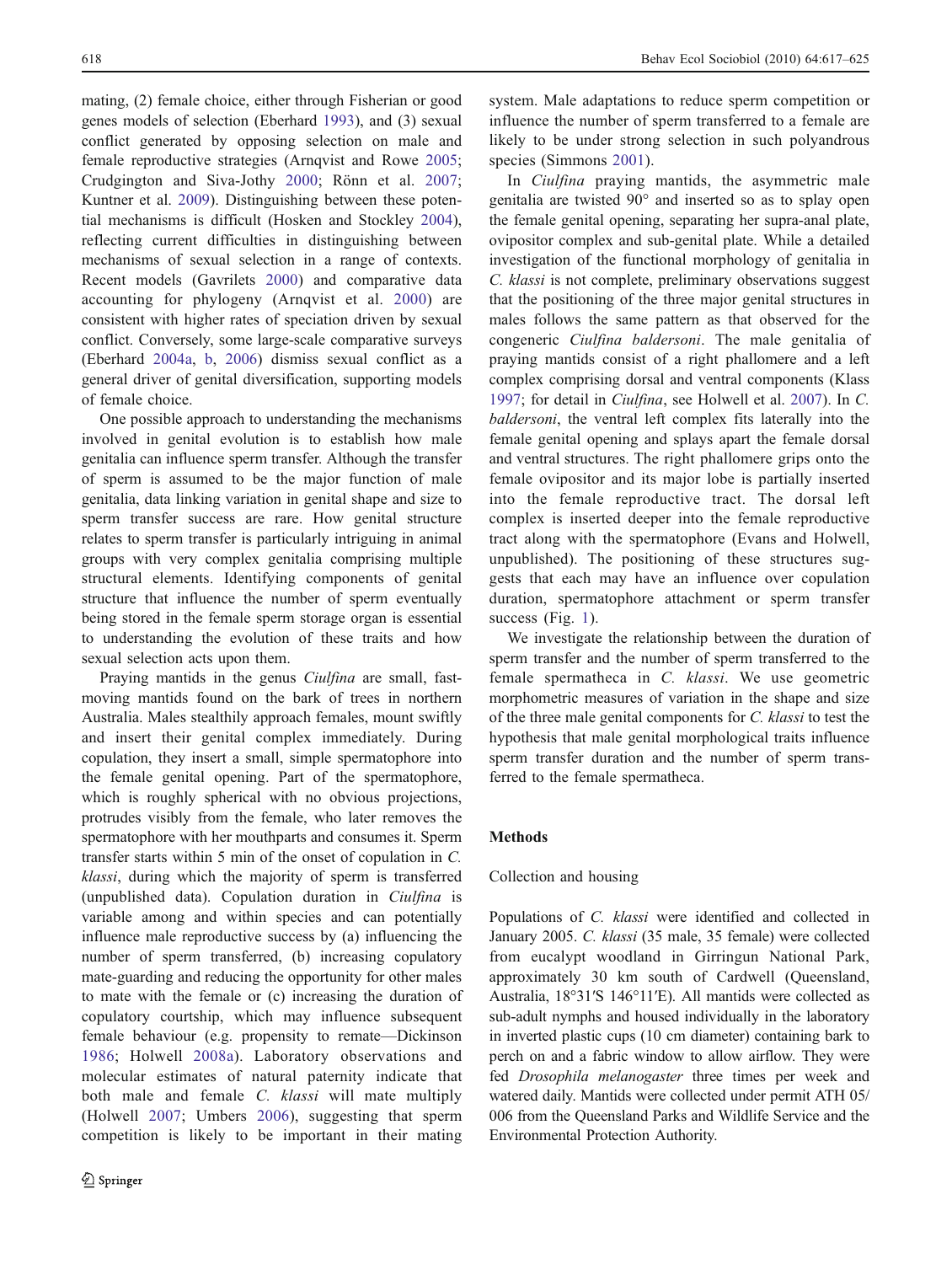<span id="page-2-0"></span>processes (DP), medial process (MP) and the ventral sclerotised

process (VSP) of the respective structures



Mating observations

Observations of mating behaviour were made in a seminatural laboratory environment. The mating arena consisted of a section of tree trunk (30 cm diameter, 60 cm length), sawn in half and screwed onto a Perspex® board. This prevented mantids from moving out of the observer's range of view, as mantids show strong fidelity to the tree trunk once introduced and rarely leave it. Adult virgin males and females (between 2 and 4 weeks after final eclosion) were weighed (to 0.01 mg) and prothorax length was measured (to 0.1 mm) using electronic callipers prior to observations. Females were introduced to the tree trunk 10 min before males to allow them to adjust to the novel environment. Mantids were observed throughout and copulation duration and attachment duration of the spermatophore prior to female removal were recorded using a stopwatch. Copulation duration was defined as the interval between genitalic contact between the pair and the point when the male removed his genitalia from the female genital opening and dismounted. Postcopulatory spermatophore attachment duration was defined as the interval between the end of copulation and removal of the spermatophore from her genital opening by the female. All pairs that were placed together as part of this study successfully mated. For a detailed description of the mating behavioural repertoire in Ciulfina, see Holwell ([2007](#page-7-0)).

## Sperm counting

Following copulation and the period of postcopulatory spermatophore attachment, females were anaesthetised with carbon dioxide at the moment they attempted to remove the spermatophore. The spermatophore was removed from the female with a paintbrush and placed in a 0.5-ml microcentrifuge tube containing 20  $\mu$ l of 0.5% Triton<sup>®</sup> X-100 (Sigma Aldrich Pty Ltd, Castle Hill, Australia) in distilled water. The female was then weighed again without the spermatophore.

Under a stereomicroscope (Olympus SZ-40), the anaesthetised female was decapitated posterior to the pronotum, which was stored in 70% ethanol. The pronotum was subsequently measured with electronic digital callipers. The male was anaesthetised, and the pronotum was similarly measured. In distilled water, the spermatheca was severed at the spermathecal duct by a pair of fine entomological scissors and placed into a 0.5-ml microcentrifuge tube containing 20  $\mu$ l of 0.5% Triton<sup>®</sup> X-100 in distilled water. The spermatheca was broken apart using fine entomological scissors and an entomological pin. The contents were macerated in the tube for 5 min and the tube was vortexed for 3 min. Using a pipette, the contents of the spermatheca were placed onto two slides, and each was covered by an  $18 \times 18$ -mm coverslip. The coverslip was glued down in each corner using a drop of nail polish. The slides were left to dry overnight, and the sperm were counted under a phase contrast microscope (Olympus BH-2) at a magnification of ×200. The slides were systematically viewed to ensure all sperm were counted. The same procedure was followed to assess the sperm in the spermatophore.

## Preparation of genitalia and geometric morphometrics

After copulation, males were killed by freezing and genitalia were dissected out and submerged in 10% KOH for 1 h to dissolve the muscle and fat bodies. This method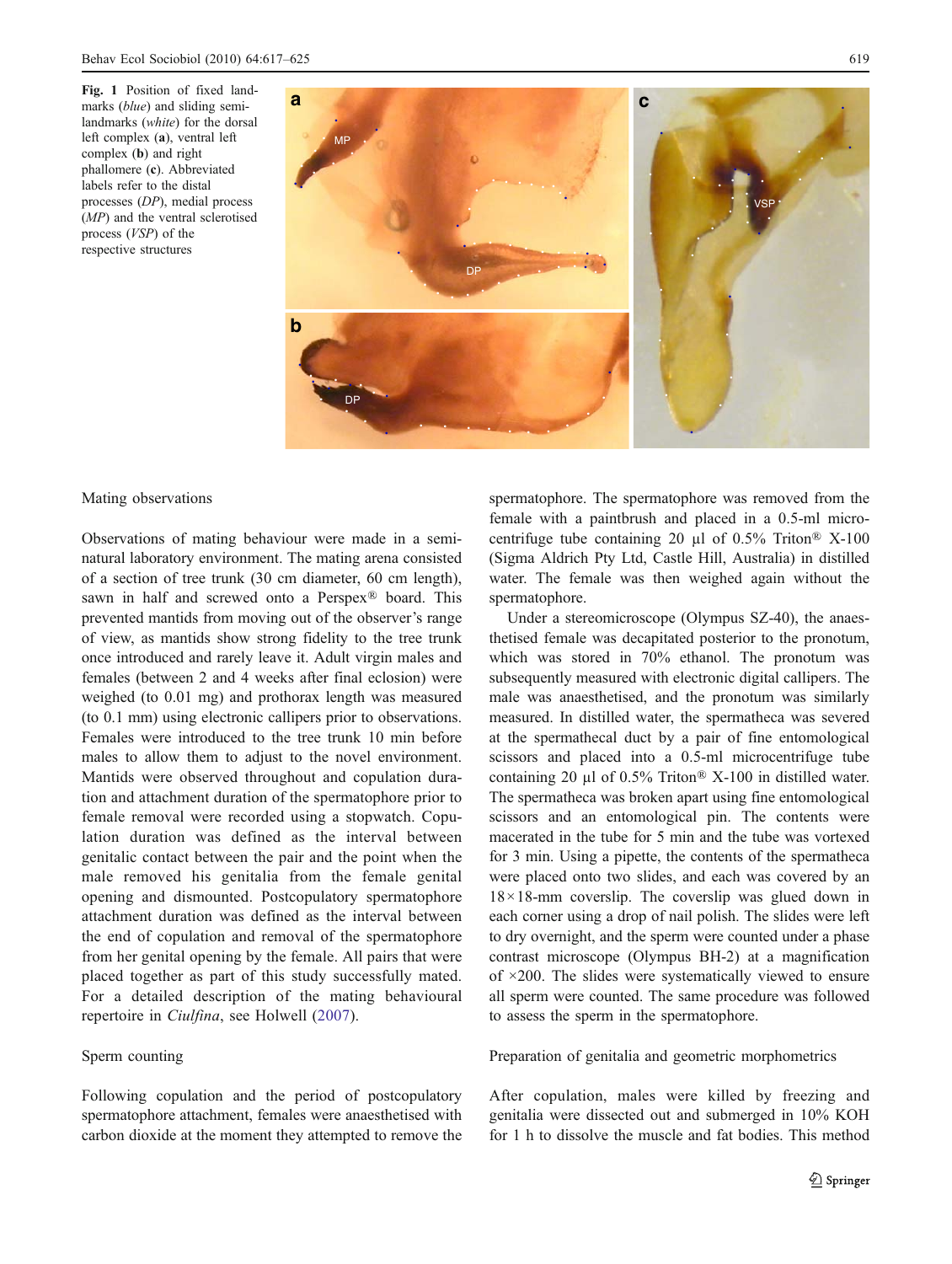of preparation has been successfully applied to these structures in previous studies (Holwell et al. [2007,](#page-7-0) [2008b](#page-7-0)).

The right phallomere and the dorsal and ventral components of the left complex were separately mounted in one drop of glycerol between a glass slide and cover slip. While some minor variation due to differences in angle of view will undoubtedly remain, attempts were made to position each genital structure in a similar way so as to reduce this variation. Digital images were taken of each genital structure using a Moticam 480® microscopemounted camera. These images were then imported into the tpsDig2 (Rohlf [2004](#page-8-0)) digitisation program.

Landmark-based geometric morphometric analysis was used to quantify the variation in genital shape for the right phallomere and both the dorsal and ventral left complex of C. klassi (Adams et al. [2004\)](#page-7-0). Compared to traditional morphometrics which analyse variation in pre-determined linear measurements of morphological structures, landmarkbased geometric morphometrics assigns landmarks to recognisably equivalent points. Analyses of total morphological variation between samples are then based on the relative positions of assigned landmarks, after the images are normalised for position, orientation and scale. For this study, a combination of both fixed landmarks and sliding semilandmarks were used. This approach combined landmarkand outline-based methods allowing a comprehensive analysis of both homologous points and the shape of curved outlines between these points. The position of seven fixed landmarks and 17 sliding semilandmarks were recorded onto the dorsal view of the ventral left complex (Fig. [1\)](#page-2-0). The position of 11 fixed landmarks and 35 sliding semilandmarks were recorded onto a dorsal view of the dorsal left complex (Fig. [1\)](#page-2-0). The position of 12 fixed landmarks and 21 sliding semilandmarks were recorded onto the dorsal view of the right phallomere (Fig. [1](#page-2-0)). Fixed landmarks were essentially type-two landmarks, defined as extremes of curvature around the shape of these genital structures. Landmarks were superimposed onto images using the program tpsDig2 (Rohlf [2004\)](#page-8-0). Variations in the position of the  $X-Y$  coordinates of landmarks for all samples of the right phallomere and both the dorsal and ventral left complex were analysed using the program tpsRelw (Rohlf [1997\)](#page-8-0). This program normalised all specimens for position, orientation and scale so as to remove 'non-shape variation' (Adams et al. [2004\)](#page-7-0) and reduced the data to a series of relative warp scores (RWS) using a principal components analysis. tpsRelw also allowed us to visualise variation in the shape of each genital component as shape deformations of the thin plate spline (Zelditch et al. [2004](#page-8-0)) so as to compare the genitalia of males that varied in their copulation duration or capacity for sperm transfer. Centroid size, which is the square root of the sum of squared distances of landmarks from the centroid, was calculated using tpsRelw (Rohlf

[1997](#page-8-0)) for the right phallomere and both the dorsal and ventral left complex and was used as a measure of genital size in further analyses. A detailed mathematical explanation of geometric morphometrics, along with general concepts and methods, can be found in Adams et al. [\(2004\)](#page-7-0), Rohlf and Marcus [\(1993\)](#page-8-0) and Zelditch et al. [\(2004\)](#page-8-0).

# Statistical analyses

Data were checked for normal distribution and homogeneity of variance prior to analyses. Pearson's correlation tests were used to determine if any of the relative warp scores used for each genital structure were correlated to the centroid size of that structure. The absence of any significant correlations between these variables indicated that all relative warp scores were independent of genital size, as predicted (Zelditch et al. [2004\)](#page-8-0). We used multilinear forward regression models to analyse the effects of male mass, male prothorax length, right phallomere morphology (centroid size and RWS 1–5), ventral left complex morphology (centroid size and RWS 1–5) and dorsal left complex morphology (centroid size and RWS 1–5) on (a) copulation duration, (b) duration of spermatophore attachment, (c) the combined duration of the two (representing total potential sperm transfer duration), (d) the total number of sperm transferred to the female spermatheca and (e) the proportion of sperm transferred from the spermatophore to the spermatheca for C. klassi. Conservative Bonferroni adjustment (to adjust for probability of type 1 errors through having conducted five tests) produced a critical significance value of 0.01, which was used when ascribing significance for these analyses. The percentage of overall shape variation explained by each relative warp score for each genital component was determined by relative warp analysis using the program tpsRelw (Rohlf [1997\)](#page-8-0) and is presented in Table [1](#page-4-0). Individual linear regressions were performed to investigate the relationship between sperm transfer and (a) copulation duration, (b) duration of spermatophore attachment and (c) the combined duration. Bonferroni adjustments produced a critical significance value of 0.0167, which was used when ascribing significance for these analyses. These analyses were conducted using SPSS 11 for Mac OS X.

# Results

Genital morphology and sperm transfer

For the observed matings, C. klassi copulated for  $2,414\pm$ 1,703 s (mean  $\pm$  SD), the spermatophore remained attached for  $2,816\pm1,643$  s and the combined duration of potential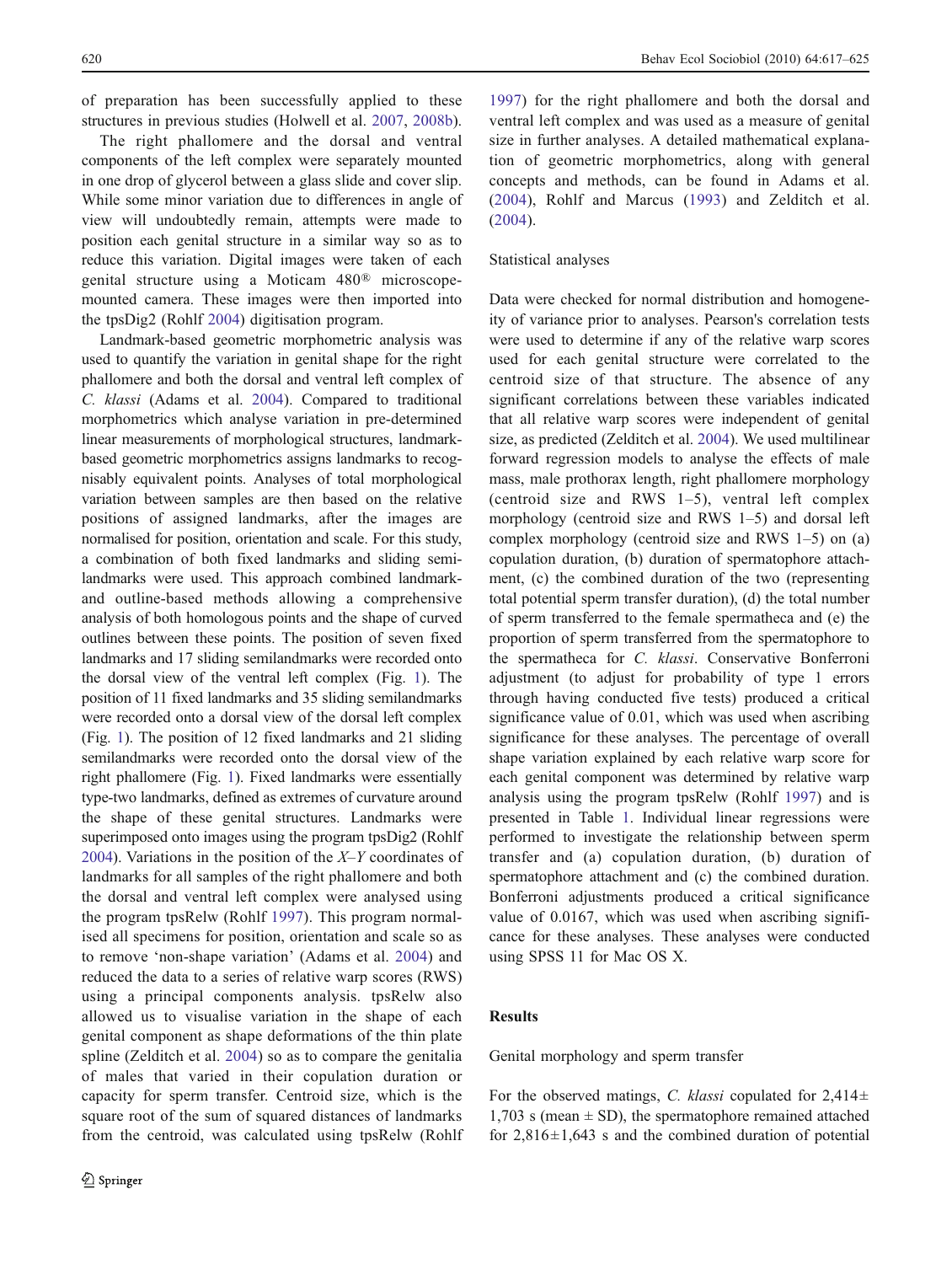<span id="page-4-0"></span>Table 1 Percentage of shape variation explained by relative warp scores 1–5 for each genital structure

| Genital structure    | RWS <sub>1</sub> | RWS <sub>2</sub> | RWS3   | RWS4  | RWS <sub>5</sub> | Total  |
|----------------------|------------------|------------------|--------|-------|------------------|--------|
| Right phallomere     | 43.93%           | 28.20%           | 13.08% | 6.48% | $2.27\%$         | 93.96% |
| Dorsal left complex  | 57.32%           | 20.01%           | 6.38%  | 4.61% | $3.67\%$         | 92.00% |
| Ventral left complex | 53.68%           | 20.35%           | 9.83%  | 5.35% | $4.20\%$         | 93.40% |

sperm transfer was  $5,230\pm2,026$  seconds  $(n=15)$ . The number of sperm successfully transferred from the spermatophore to the spermatheca was  $1,312\pm781$ . While the number of sperm transferred to the spermatheca was not significantly influenced by copulation duration  $(R^2=0.201;$ CI  $(95\%) = -0.124 - 0.526$ ;  $F = 3.025$ ;  $t = -1.739$ ;  $df = 14$ ;  $p=0.108$ ) or postcopulatory spermatophore attachment duration  $(R^2=0.131; \text{ CI } (95\%) = -0.155 - 0.417; F=1.806;$  $t=-1.344$ ;  $df=14$ ;  $p=0.204$ ), it was significantly associated with the combined duration of copulation and postcopulatory spermatophore attachment  $(R^2=0.449; \text{ CI } (95\%)=0.113-$ 0.784;  $F=9.796$ ;  $t=-3.130$ ;  $df=14$ ;  $p=0.009$ ). Copulation duration was not significantly associated with postcopulatory spermatophore attachment duration ( $R^2$ =0.071; CI (95%)=  $-0.154-0.296$ ;  $F=0.922$ ;  $t=-0.960$ ;  $df=14$ ;  $p=0.356$ ).

A number of significant regression models were generated from the analyses of genital shape variation and its influence on sperm transfer. Components of genital shape

Fig. 2 The influence of dorsal left complex (DLC) shape (relative warp score 1) on sperm transfer (blue squares) and total sperm transfer duration (red circles). Thin plate spline (TPS) diagrams represent a visualisation of the mean DLC shape and the shape of DLC from males with low and high values of RWS1

were found to influence copulation duration (dorsal left complex=RWS1), total duration of potential sperm transfer (dorsal left complex=RWS1 and 3; right phallomere= RWS5) (Figs. 2 and [3](#page-5-0)) and the total number of sperm transferred to the spermatheca (dorsal left complex=RWS1; right phallomere=RWS1 and 5; Figs. 2 and [3](#page-5-0)). The outputs of these analyses are presented in Table [2](#page-6-0).

We employed the program tpsRelw (Rohlf [1997\)](#page-8-0) to visualise variation in genital shape for the range of warp score values significantly influencing aspects of sperm transfer. Deformations of the thin plate spline for each relative warp score that significantly related to the variables measured are shown in Figs. 2 and [3](#page-5-0). The mean consensus genital shape along with the minimum and maximum values for the individuals used in this study show the variation in genital shape as it relates to the number of sperm transferred and total sperm transfer duration (Figs. 2 and [3\)](#page-5-0). Shape components of both the dorsal left complex

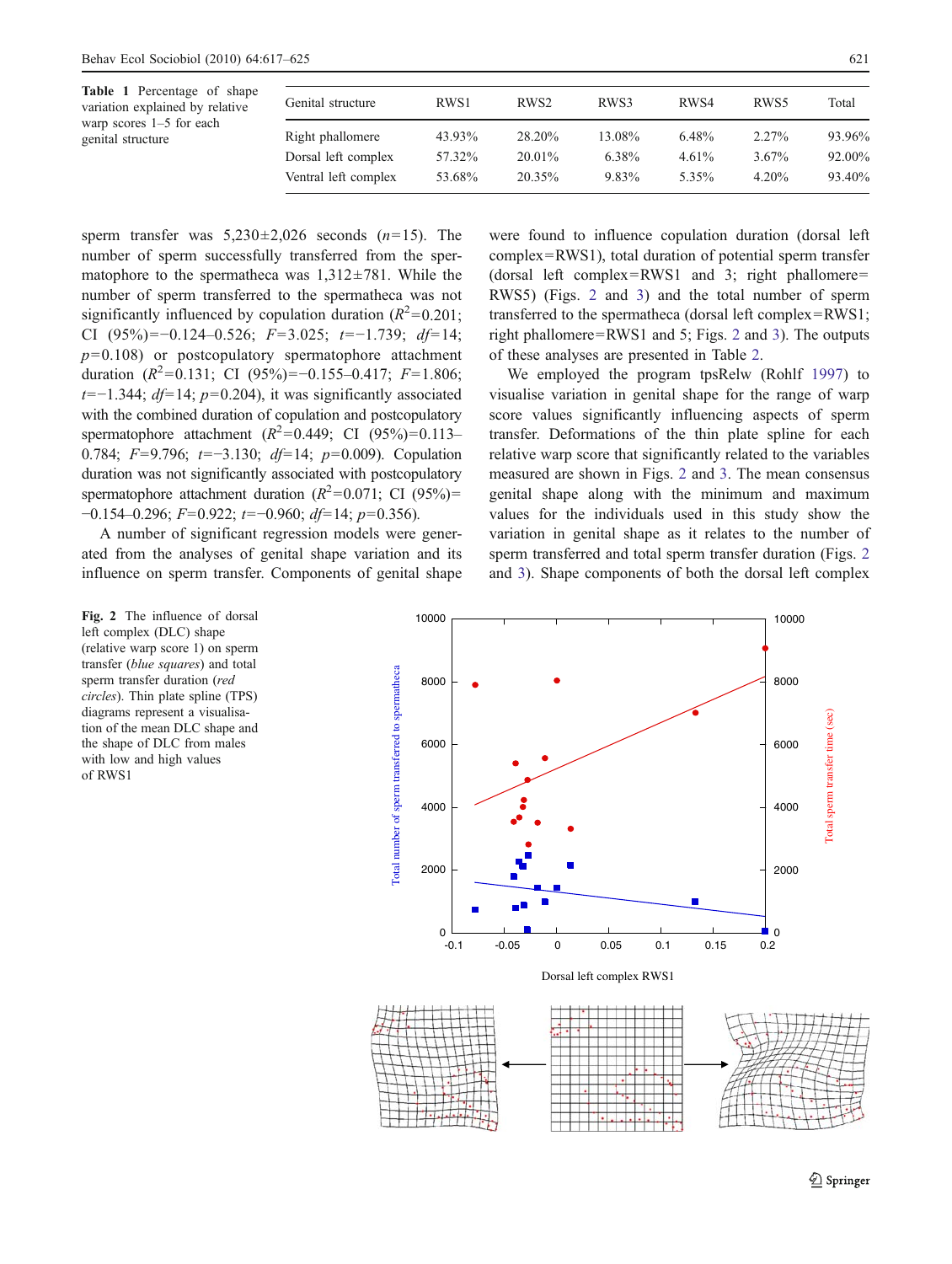<span id="page-5-0"></span>Fig. 3 The influence of right phallomere shape (relative warp score 5) on sperm transfer (blue squares) and total sperm transfer duration (red circles). Thin plate spline (TPS) diagrams represent a visualisation of the mean right phallomere shape and the shape of right phallomeres from males with low and high values of RWS1



(RWS1) and the right phallomere (RWS1 and 5) influenced the number of sperm transferred to the female spermatheca. Generally, for the dorsal left complex, the morphological variation relating to sperm transfer occurred in the relative position of the distal and medial processes and in the curve of the distal process (Figs. [1](#page-2-0) and [2](#page-4-0)). For the right phallomere, the shape variation relating to the number of sperm transferred occurs in the position of the ventral sclerotised process (Figs. [1](#page-2-0) and 3).

# Discussion

#### Genital morphology, sperm transfer success and duration

Our results show a direct correlation between male genital morphology and the number of sperm transferred to the female spermatheca in C. klassi. The shape, but not size, of two components of the male genital apparatus correlated with both sperm transfer success and the duration of sperm transfer. Although genital shape is generally assumed to influence sperm transfer, rarely have elements of genital shape been shown to directly correlate to the number of sperm reaching the sperm storage organs of females. We have also demonstrated that sperm transfer duration is

negatively related to sperm transfer success for C. klassi. Parker and Simmons ([2000\)](#page-8-0) found a similar relationship between the diameter of the aedeagal duct, sperm displacement and copula duration in the yellow dung fly Scatophaga stercoraria. In male S. stercoraria that possessed wider aedeagi, sperm displacement was more successful and was achieved more quickly. Similarly, for C. klassi, the shape of genitalia that corresponded with the highest sperm transfer success also corresponded with the shortest sperm transfer duration. In fact, two unrelated genital shape components (dorsal left complex RWS1 and right phallomere RWS5) correlated positively with sperm transfer duration but negatively with the number of sperm transferred. It appears that males possessing genitalia of a particular shape are able to transfer more sperm and do so in a shorter time.

These data shed some light on the function of extended copulations in Ciulfina, which varies widely within and among species (Holwell [2007\)](#page-7-0). Extending the duration of copulation and sperm transfer can influence a male insect's reproductive success by increasing (a) the number of sperm transferred (Dickinson [1986;](#page-7-0) Simmons [2001\)](#page-8-0), (b) the duration of copulatory mate-guarding (Carroll [1991\)](#page-7-0) and/ or (c) the duration of copulatory courtship (Eberhard [1996\)](#page-7-0). Firstly, our results clearly demonstrate that, for C. klassi,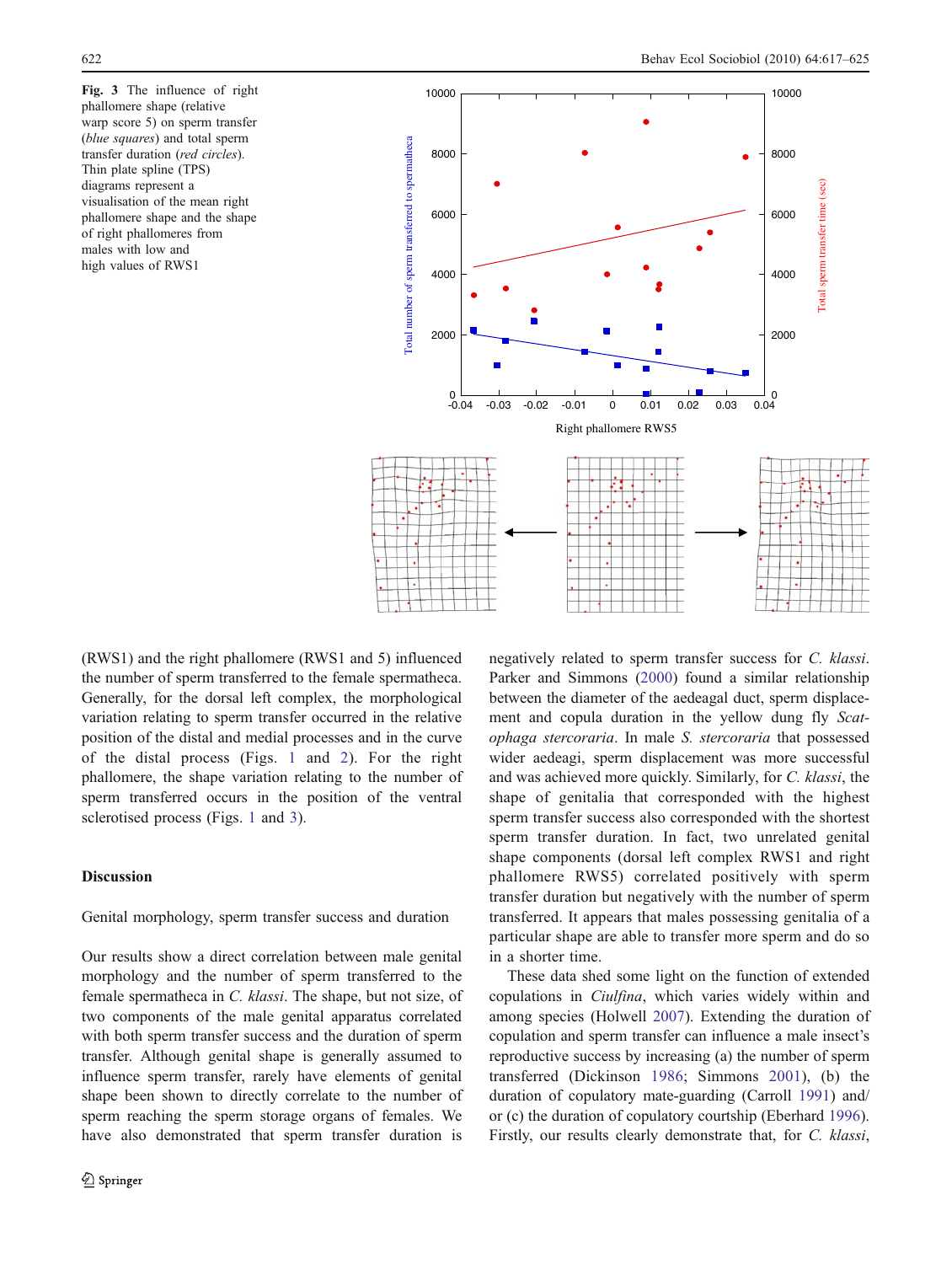<span id="page-6-0"></span>Table 2 Results of regression analyses, investigating the relationship between genital morphology and aspects of sperm transfer in C. klassi

| Model          | Dependent                  | Overall model |                    |       |                  | Contribution of individual variables to model |                  |            |                |                  |
|----------------|----------------------------|---------------|--------------------|-------|------------------|-----------------------------------------------|------------------|------------|----------------|------------------|
|                |                            | $R^2$         | CI(95%)            | $f^2$ | $\boldsymbol{F}$ | $\overline{p}$                                | $\boldsymbol{B}$ | <b>SE</b>  | $\mathfrak{t}$ | $\boldsymbol{P}$ |
| 1              | Sperm transferred          | 0.759         | $0.717-$<br>0.801  | 3.15  | 10.48            | $0.002*$                                      |                  |            |                |                  |
|                |                            |               |                    |       |                  | Intercept                                     | 1,312.643        | 116.941    | 11.225         | < 0.0001         |
|                |                            |               |                    |       |                  | <b>DLC</b><br>RWS1                            | $-7,457.734$     | 1,788.613  | $-4.170$       | 0.002            |
|                |                            |               |                    |       |                  | <b>RP RWS1</b>                                | $-3,200.106$     | 1,302.337  | $-2.457$       | 0.034            |
|                |                            |               |                    |       |                  | RP RWS5                                       | $-26,699.646$    | 5,750.348  | $-4.643$       | 0.001            |
| 2              | Proportion<br>transferred  | 0.388         | $0.312-$<br>0.464  | 0.63  | 7.61             | 0.017                                         |                  |            |                |                  |
|                |                            |               |                    |       |                  | Intercept                                     | 0.582            | 0.044      | 13.181         | < 0.0001         |
|                |                            |               |                    |       |                  | <b>RP RWS5</b>                                | $-5.700$         | 2.066      | $-2.759$       | 0.017            |
| 3              | Copulation duration        | 0.909         | $0.892 -$<br>0.926 | 9.99  | 119.70           | $< 0.0001*$                                   |                  |            |                |                  |
|                |                            |               |                    |       |                  | Intercept                                     | 2,414.214        | 143.002    | 16.882         | < 0.0001         |
|                |                            |               |                    |       |                  | <b>DLC</b><br>RWS1                            | 21,815.886       | 1,993.963  | 10.941         | < 0.0001         |
| $\overline{4}$ | Attachment                 | 0.337         | $0.260 -$<br>0.414 | 0.51  | 6.109            | 0.029                                         |                  |            |                |                  |
|                |                            |               |                    |       |                  | Intercept                                     | 2,816.000        | 372.251    | 7.565          | < 0.0001         |
| 5              | Total transfer<br>duration | 0.691         | $0.640-$<br>0.742  | 2.24  | 7.470            | <b>VLC</b><br>RWS4<br>$0.007*$                | 61,761.181       | 24,988.136 | 2.472          | 0.029            |
|                |                            |               |                    |       |                  | Intercept                                     | 5,230.214        | 343.035    | 15.247         | < 0.0001         |
|                |                            |               |                    |       |                  | <b>DLC</b><br>RWS1                            | 19,659.540       | 5,022.568  | 3.914          | 0.003            |
|                |                            |               |                    |       |                  | <b>DLC</b><br>RWS3                            | $-35,567.247$    | 14,841.316 | $-2.397$       | 0.038            |
|                |                            |               |                    |       |                  | <b>RP RWS5</b>                                | 55,790.227       | 17,393.681 | 3.207          | 0.009            |

Each regression model was determined using a forward stepwise model incorporating centroid size and the first five relative warp scores (RWS) for the dorsal left complex (DLC), right phallomere (RP) and ventral left complex (VLC), along with male mass and male pronotum length. The statistics associated with each overall model and the contribution of each variable contributing significantly to the model are presented.  $f^2$  is the standard measure of effect size for multilinear regression analyses. Asterisked significance values indicate models that were considered statistically significant after conservative Bonferroni adjustment (alpha=0.01)

increased sperm transfer duration does not improve sperm transfer success. Secondly, because all males were maintained in the laboratory under the same conditions, no variation in the perceived risk of sperm competition existed; however, males may inherently differ in their propensity to mate-guard or may be more likely to mate-guard to compensate for reduced competitive ability. Thirdly, it is possible that males may copulate for longer to extend the period of copulatory courtship and influence female utilisation of sperm (Eberhard [1996\)](#page-7-0). Our results suggest that males that transferred fewer sperm were indeed compensating by increasing the time in which mateguarding and/or female stimulation took place.

# Sexual selection and genital morphology

Recent studies have shown the effect of sexual selection on genital morphology by demonstrating a relationship between male genital morphology and fertilisation success (Otronen [1998](#page-8-0); Arnqvist and Danielsson [1999](#page-7-0); Danielsson and Askenmo [1999;](#page-7-0) House and Simmons [2003](#page-7-0); Rodriguez et al. [2004;](#page-8-0) Wenninger and Averill [2006;](#page-8-0) Hotzy and Arnqvist [2009](#page-7-0)). Whilst there is now general support for sexual selection driving genital evolution, the exact mechanisms are unclear and the alternative hypotheses are not mutually exclusive (Hosken and Stockley [2004](#page-7-0)). Firstly, sexually antagonistic coevolution is important in driving genital adaptations in some insect groups (bruchid beetles—Rönn et al. [2007;](#page-8-0) water striders—Arnqvist and Rowe [2002\)](#page-7-0). However, the results of this and previous studies do not suggest sexual conflict to be important in genital diversification in Ciulfina. Females show no resistance to successfully mounted males and do not reject them once copulation has begun (Holwell [2007\)](#page-7-0), and the male genitalia of C. klassi do not possess harmful spines such as those of bruchid beetles (Hotzy and Arnqvist [2009\)](#page-7-0). Secondly, male genitalia may also be under sexual selection via cryptic female choice, through their ability to stimulate females to differentially utilise their sperm to fertilise eggs (Eberhard [1985,](#page-7-0) [1993](#page-7-0); Briceño and Eberhard [2009\)](#page-7-0). It is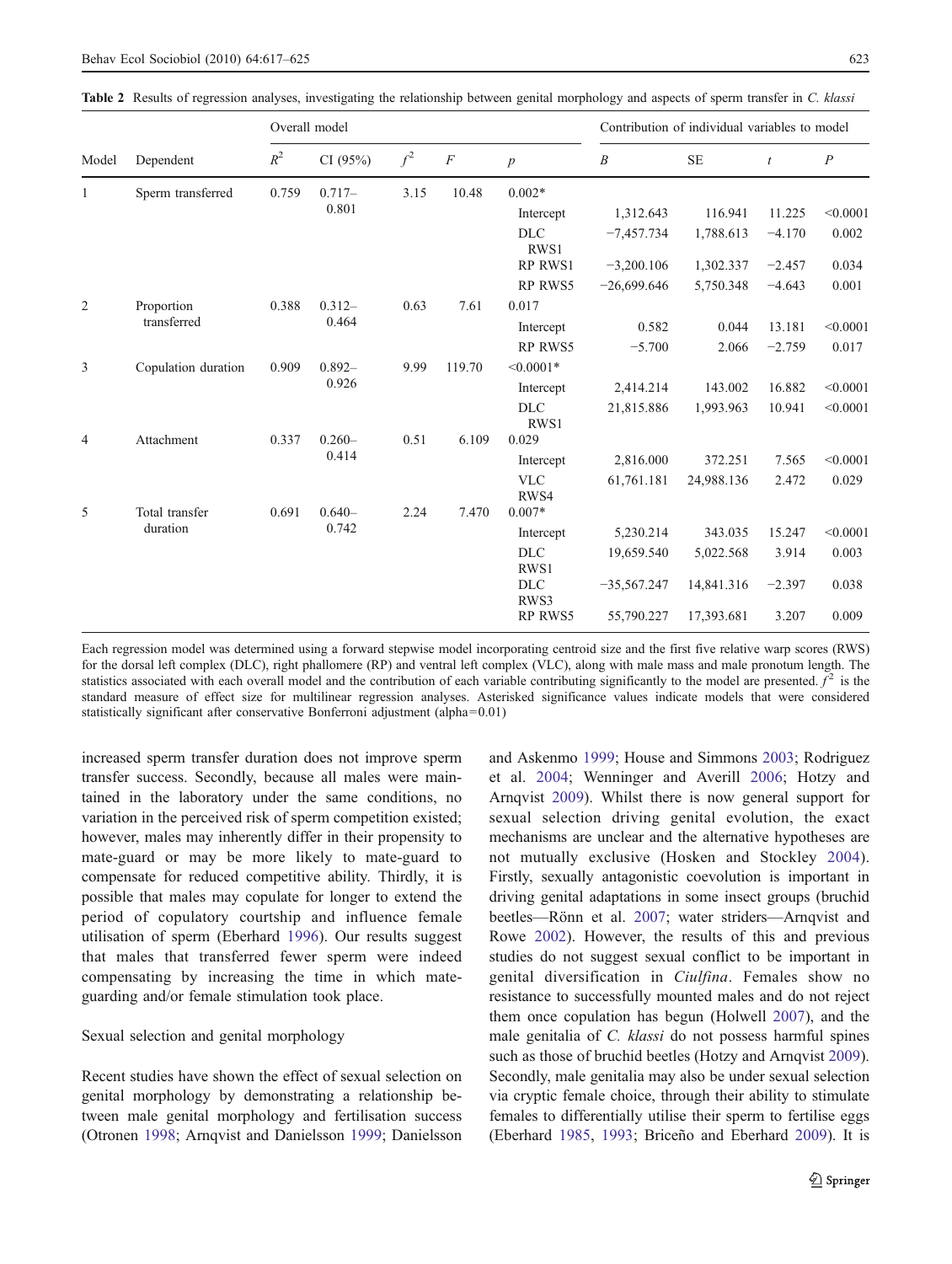<span id="page-7-0"></span>possible that female responses to variation in male genital shape have led to the pattern of genital evolution in *Ciulfina* through postcopulatory female choice. Female genitalia possess sensory hairs in Ciulfina (Holwell et al. 2007) and could potentially respond to variation in male genital shape via the differential uptake of sperm to the spermatheca. The muscular structure of the female spermatheca in C. klassi also suggests that females can influence sperm utilisation and storage (Winnick et al. [2009\)](#page-8-0).

Finally, male genitalia may be under sexual selection through their ability to influence sperm competition via enhanced sperm transfer or positioning (Tadler [1999](#page-8-0); Parker and Simmons [2000](#page-8-0)). The patterns revealed in our study strongly suggest that the shape of the complex male genital structures of C. klassi have indeed been selected for efficient sperm transfer, possibly in the context of sperm competition. This is perhaps the most parsimonious explanation for the observed patterns, and emphasises that while the merits of both the sexual conflict and female choice models of genital evolution are debated (Eberhard 2004a, b, 2006; Arnqvist and Rowe 2005; Rönn et al. [2007\)](#page-8-0), male–male competition should not be dismissed as an important factor in selection on male genital morphology.

Although an influence on fertilisation success provides the most unambiguous evidence for the influence of sexual selection in promiscuous species, the ability of male genitalia to influence sperm transfer is likely to be under strong selection. We have shown that sperm transfer success is variable and relates to genital shape in C. klassi. We also suggest that, to fully understand the influence of sexual selection on genital morphology, it is important to investigate the influence of genital shape on key components of reproductive success such as sperm transfer, sperm storage and finally fertilisation.

Acknowledgements We wish to thank Kate Umbers and Stuart Allen for assistance with field collection of mantids. We also thank Ray Cameron and Peter Tung for assistance with digital imaging. We particularly thank Luke Finley for morphometric advice and anonymous reviewers for helpful comments on this manuscript. This research adhered to the Association for the Study of Animal Behaviour/Animal Behavior Society Guidelines for the Use of Animals in Research, Australian legal requirements and Macquarie University animal ethic guidelines. Funding was provided by the Australian Research Council (DP0662873) and Macquarie University.

## References

- Adams DC, Rohlf FJ, Slice DE (2004) Geometric morphometrics: ten years of progress following the 'revolution'. Ital J Zool 71:5–16
- Arnqvist G (1997) The evolution of animal genitalia: distinguishing between hypotheses by single species studies. Biol J Linn Soc 60:365–379
- Arnqvist G (1998) Comparative evidence for the evolution of genitalia by sexual selection. Nature 393:784–786
- Arnqvist G, Thornhill R (1998) Evolution of animal genitalia: patterns of phenotypic and genotypic variation and condition dependence of genital and non-genital morphology in water strider (Heteroptera: Gerridae: Insecta). Genet Res Camb 71:193–212
- Arnqvist G, Danielsson I (1999) Copulatory behavior, genital morphology and male fertilization success in water striders. Evolution 53:147–156
- Arnqvist G, Rowe L (2002) Correlated evolution of male and female morphologies in water striders. Evolution 56:936–947
- Arnqvist G, Rowe L (2005) Sexual conflict. Princeton University Press, Princeton
- Arnqvist G, Thornhill R, Rowe L (1997) Evolution of animal genitalia: morphological correlates of fitness components in a water strider. J Evol Biol 10:613–640
- Arnqvist G, Edvardsson M, Friberg U, Nilsson T (2000) Sexual conflict promotes speciation in insects. PNAS 97:10460–10464
- Briceño RD, Eberhard WG (2009) Experimental modifications imply a stimulatory function for male tsetse fly genitalia, supporting cryptic female choice theory. J Evol Biol 22:1516–1525
- Carroll SP (1991) The adaptive significance of mate guarding in the soapberry bug, Jadera haematoloma (Hemiptera: Rhopalidae). J Insect Behav 4:509–530
- Crudgington HS, Siva-Jothy MT (2000) Genital damage, kicking and early death—the battle of the sexes takes a sinister turn in the bean weevil. Nature 407:855–856
- Danielsson I, Askenmo C (1999) Male genital traits and mating interval affect male fertilization success in the water strider Gerris lacustris. Behav Ecol Sociobiol 46:149–156
- Dickinson JL (1986) Prolonged mating in the milkweed leaf beetle Labidomera clivicollis clivicollis (Coleoptera: Chrysomelidae): a test of the "sperm-loading" hypothesis. Behav Ecol Sociobiol 18:331–338
- Eberhard WG (1985) Sexual selection and animal genitalia. Harvard University Press, Cambridge
- Eberhard WG (1993) Evaluating models of sexual selection—genitalia as a test-case. Am Nat 142:564–571
- Eberhard WG (1996) Female control: sexual selection by cryptic female choice. Princeton University Press, Princeton
- Eberhard WG (2004a) Male–female conflict and genitalia: failure to confirm predictions in insects and spiders. Biol Rev 79:121–186
- Eberhard WG (2004b) Rapid divergent evolution of sexual morphology: comparative tests of antagonistic coevolution and traditional female choice. Evolution 58:1947–1970
- Eberhard WG (2006) Sexually antagonistic coevolution in insects is associated with only limited morphological diversity. J Evol Biol 19:657–681
- Gavrilets S (2000) Rapid evolution of reproductive barriers driven by sexual conflict. Nature 403:886–889
- Holwell GI (2007) Spermatophore feeding and mating behaviour in praying mantids (Mantodea: Liturgusidae). J Zool (Lond) 271:255–260
- Holwell GI (2008a) Male control of copulation duration in Ciulfina praying mantids (Insecta Mantodea). Ethol Ecol Evol 20:61–70
- Holwell GI (2008b) Geographic variation in genital morphology of Ciulfina praying mantids. J Zool (Lond) 276:108–114
- Holwell GI, Ginn SG, Herberstein ME (2007) Three new species of Ciulfina Giglio-Tos (Mantodea: Liturgusidae) from north-eastern Australia. Zootaxa 1583:23–35
- Hosken DJ, Stockley P (2004) Sexual selection and animal genitalia. TREE 19:87–93
- Hotzy C, Arnqvist G (2009) Sperm competition favors harmful males in seed beetles. Curr Biol 19:404–407
- House CM, Simmons LW (2003) Genital morphology and fertilization success in the dung beetle Onthophagus taurus: an example of